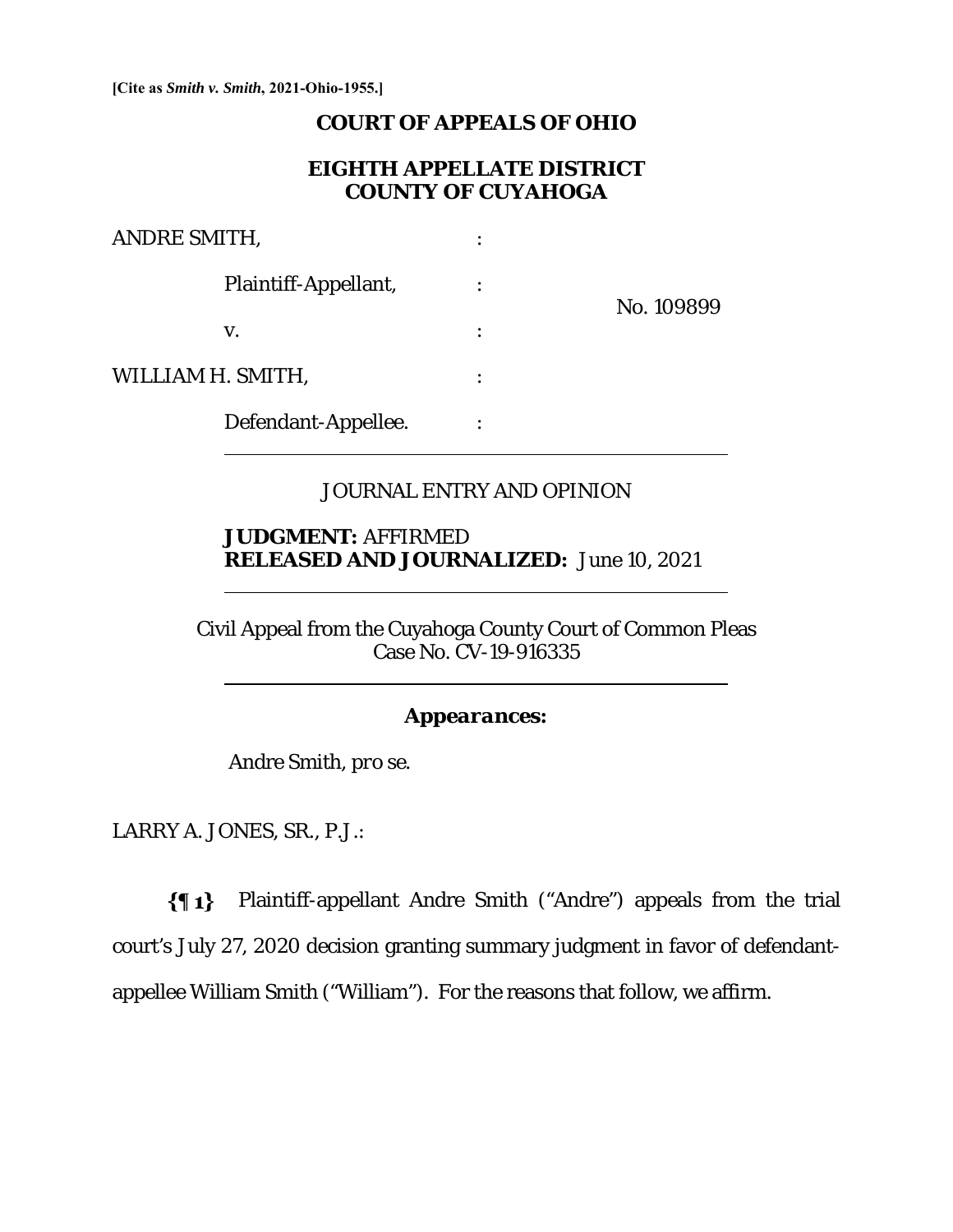#### **Procedural History**

In June 2019, Andre, pro se, filed this action against William, alleging a claim for relief on the grounds of breach of fiduciary duty and fraud. The gist of the complaint was that William, an attorney who was appointed by probate court to administer the estate of Roosevelt Smith ("Roosevelt"), of which Andre was a beneficiary, failed to perform his duties, thereby divesting or reducing Andre's inheritance. The complaint alleged that Roosevelt died in October 1990. The complaint further alleged that William was appointed administrator of the estate in June 1991, and was twice removed as administrator, once in December 1992, and a second time in June 1995. According to the complaint, part of the administration of the estate included selling real estate owned by Roosevelt.

 $\{\P_3\}$  Andre alleged that he was incarcerated for approximately five years during William's administration of the estate and that, upon his release, he learned of the alleged mishandling of the estate by William. Andre alleged that his incarceration was due to an illness, that being drug addiction. Andre's complaint requested the trial court to

take "Judicial Notice" of the fact that, under Ohio Statutory Law, "Tolling of the Statute of Limitations", comes into effect where real estate is involved. In essence, 21 years and an additional 10 years for a disability, like what Plaintiff herein possessed, so that this instant matter can be decided on the merits, and not on a technical defect.

Complaint, ¶ 16.

William answered the complaint and denied the substantive allegations contained in it. He also asserted as defenses that the complaint failed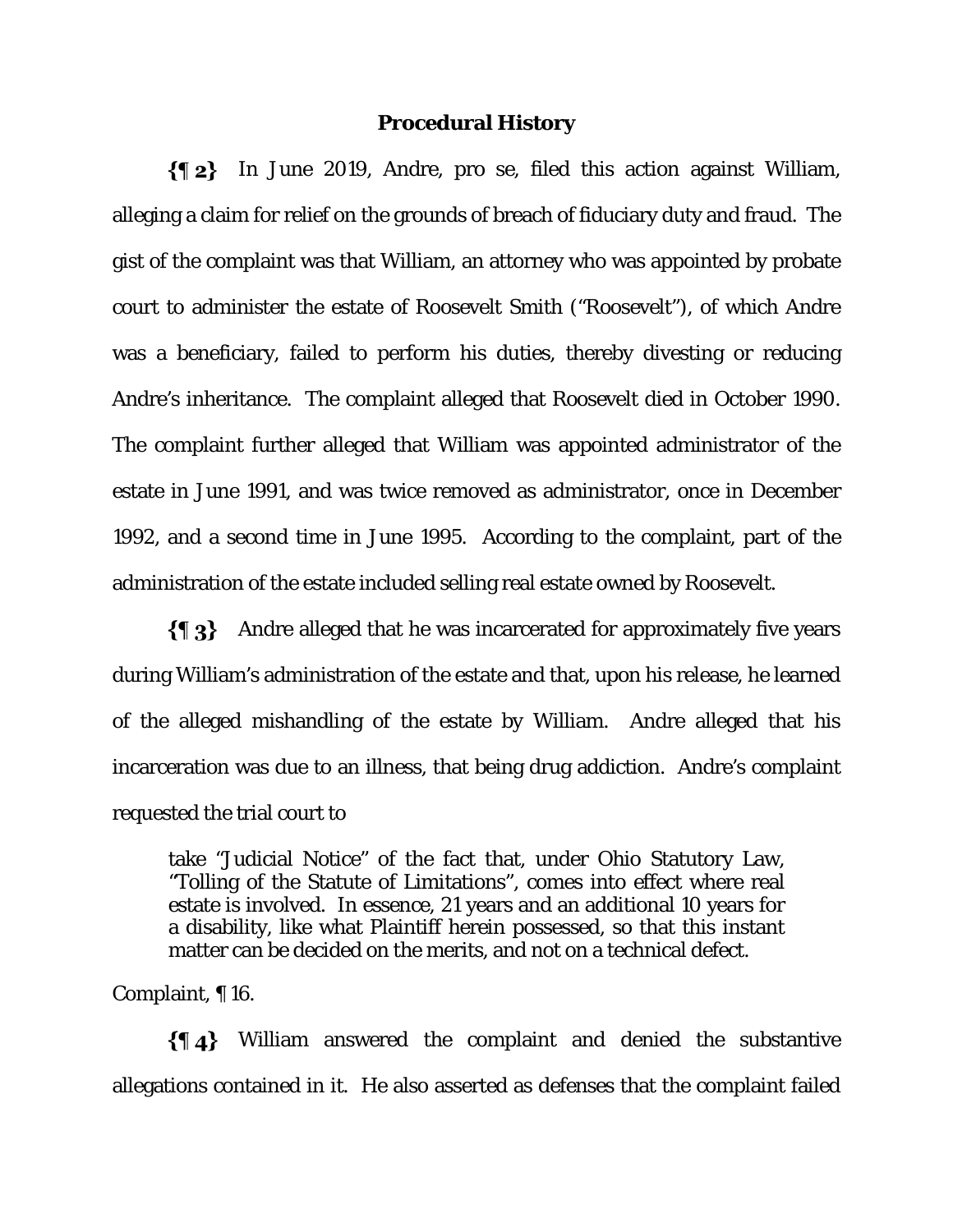to state a claim upon which relief could be granted and that it was barred under the statute of limitations.

 $\{95\}$ Thereafter, William filed a motion for summary judgment. In his motion, William contended that the action was barred by the statute of limitations and the equitable defense of laches. Specifically, William stated that the estate proceeding was concluded in 1998, without objection from any party, including Andre.

Andre filed a motion to deem facts admitted and an opposition to William's summary judgment motion. In the decision that Andre now appeals from, the trial court granted Andre's motion to deem facts admitted and also granted William's motion for summary judgment. Andre raises two assignments of error for our review:

I. The trial court abused its discretion when it granted summary judgment in favor of defendant-appellee.

II. The trial court abused its discretion when it denied plaintiffappellant the fundamental right to be heard under our legal system.

# **Law and Analysis**

 $\{\P\}$  Andre's two assignments of error are interrelated and we, therefore, will consider them together.

 $\{\P 8\}$  "When a party fails to respond, without justification, to a properly served request for admissions, those matters to which the requests were addressed will be deemed admitted." *Mannesmann Dematic Corp. v. Material Handling Servs.*, 8th Dist. Cuyahoga No. 76256, 1999 Ohio App. LEXIS 6070, 9 (Dec. 16,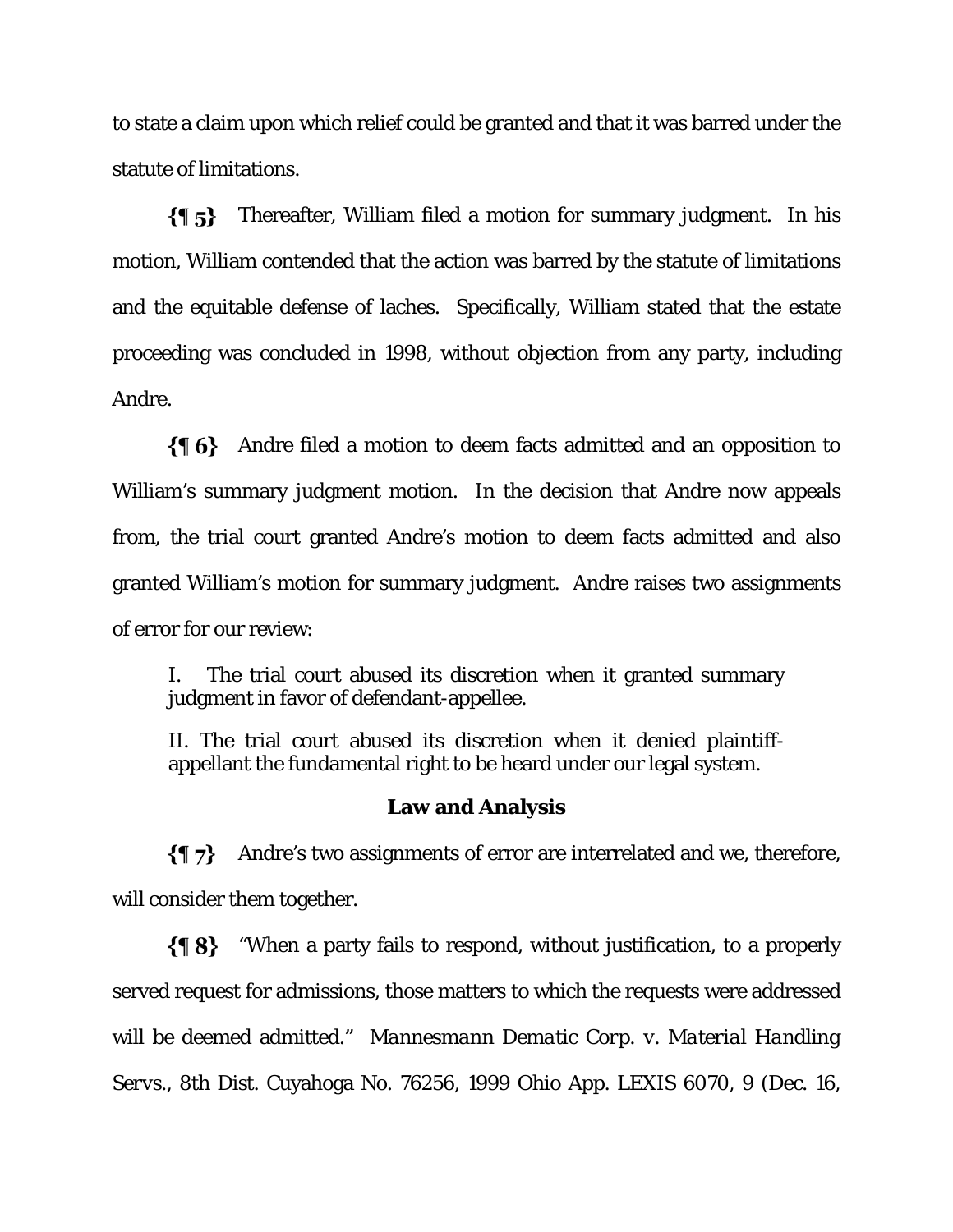1999), citing Civ.R. 36; *Cleveland Trust Co. v. Willis*, 20 Ohio St.3d 66, 67, 485 N.E.2d 1052 (1985), *cert. denied*, 478 U.S. 1005, 106 S.Ct. 3295, 92 L.Ed.2d 710 (1986).

 $\{\P\$ 9} "A presumption of proper service exists when the record reflects that the Civil Rules pertaining to service of process have been followed." *Jackson-Summers v. Brooks*, 8th Dist. Cuyahoga No. 86522, 2006-Ohio-1357, ¶ 20, citing *Potter v. Troy*, 78 Ohio App.3d 372, 377, 604 N.E.2d 828 (2d Dist.1992), citing *Grant v. Ivy*, 69 Ohio App.2d 40, 429 N.E.2d 1188 (10th Dist.1980), paragraph one of the syllabus. However, "[t]he presumption may be rebutted by sufficient evidence to the contrary." *Jackson-Summers* at *id.* 

 $\{\P$  10} Andre attached a copy of his requests for admissions to his motion to have them deemed admitted. We note that there is no certificate of service attached to the requests for admissions, but William has not demonstrated, or even contended, that Andre's requests for admissions were not properly served on him. Nonetheless, even assuming the admissions were properly deemed admitted, Andre still had to present evidence demonstrating that William was not entitled to summary judgment.

 $\{\P 11\}$  "We review the trial court's judgment de novo using the same standard that the trial court applies under Civ.R. 56(C)." *Jackson-Summers v. Brooks*, 8th Dist. Cuyahoga No. 86522, 2006-Ohio-1357, ¶ 27, citing *Grafton v. Ohio Edison Co.*, 77 Ohio St.3d 102, 105, 671 N.E.2d 241 (1996). Under Civ.R. 56(C), summary judgment is appropriate when: (1) there is no genuine issue of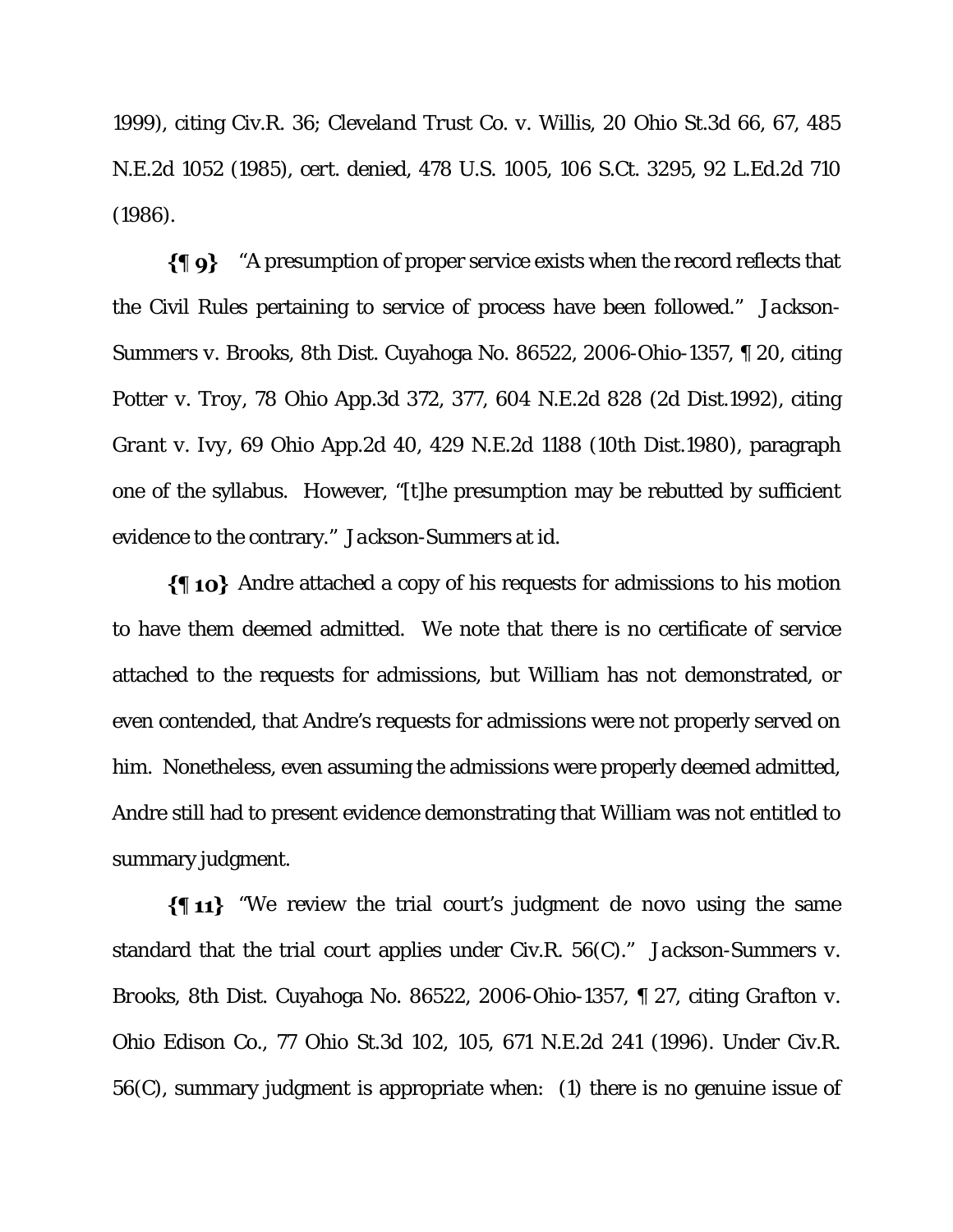material fact, (2) the moving party is entitled to judgment as a matter of law, and (3) after construing the evidence most favorably for the party against whom the motion is made, reasonable minds can reach only a conclusion that is adverse to the nonmoving party. *Grafton* at *id.*, citing *Zivich v. Mentor Soccer Club, Inc.*, 82 Ohio St.3d 367, 369-370, 696 N.E.2d 201 (1998); *Temple v. Wean United, Inc.*, 50 Ohio St.2d 317, 327, 364 N.E.2d 267 (1977).

 $\{\P_1\}$  "On a motion for summary judgment, the moving party carries an initial burden of identifying specific facts in the record that demonstrate his or her entitlement to summary judgment." *Mobley v. James*, 8th Dist. Cuyahoga No. 108470, 2020-Ohio-380, ¶ 29, citing *Dresher v. Burt*, 75 Ohio St.3d 280, 292-293, 662 N.E.2d 264 (1996). "If the moving party fails to meet this burden, summary judgment is not appropriate; if the moving party meets this burden, the nonmoving party has the reciprocal burden to point to evidence of specific facts in the record demonstrating the existence of a genuine issue of material fact for trial." *Mobley* at *id.*, citing *Dresher* at 293. "Summary judgment is appropriate if the nonmoving party fails to meet this burden." *Mobley* at *id.*, citing *Dresher* at *id.* 

The defense of statute of limitations is an affirmative defense that must be raised in a responsive pleading under Civ.R. 8(C), or it will be considered waived. *BP Communications Alaska, Inc. v. Cent. Collection Agency*, 136 Ohio App.3d 807, 813, 737 N.E.2d 1050 (8th Dist.2000), citing *Mills v. Whitehouse Trucking Co.*, 40 Ohio St.2d 55, 320 N.E.2d 668 (1974). It is also established that "Ohio law prohibits a defendant from asserting an affirmative defense for the first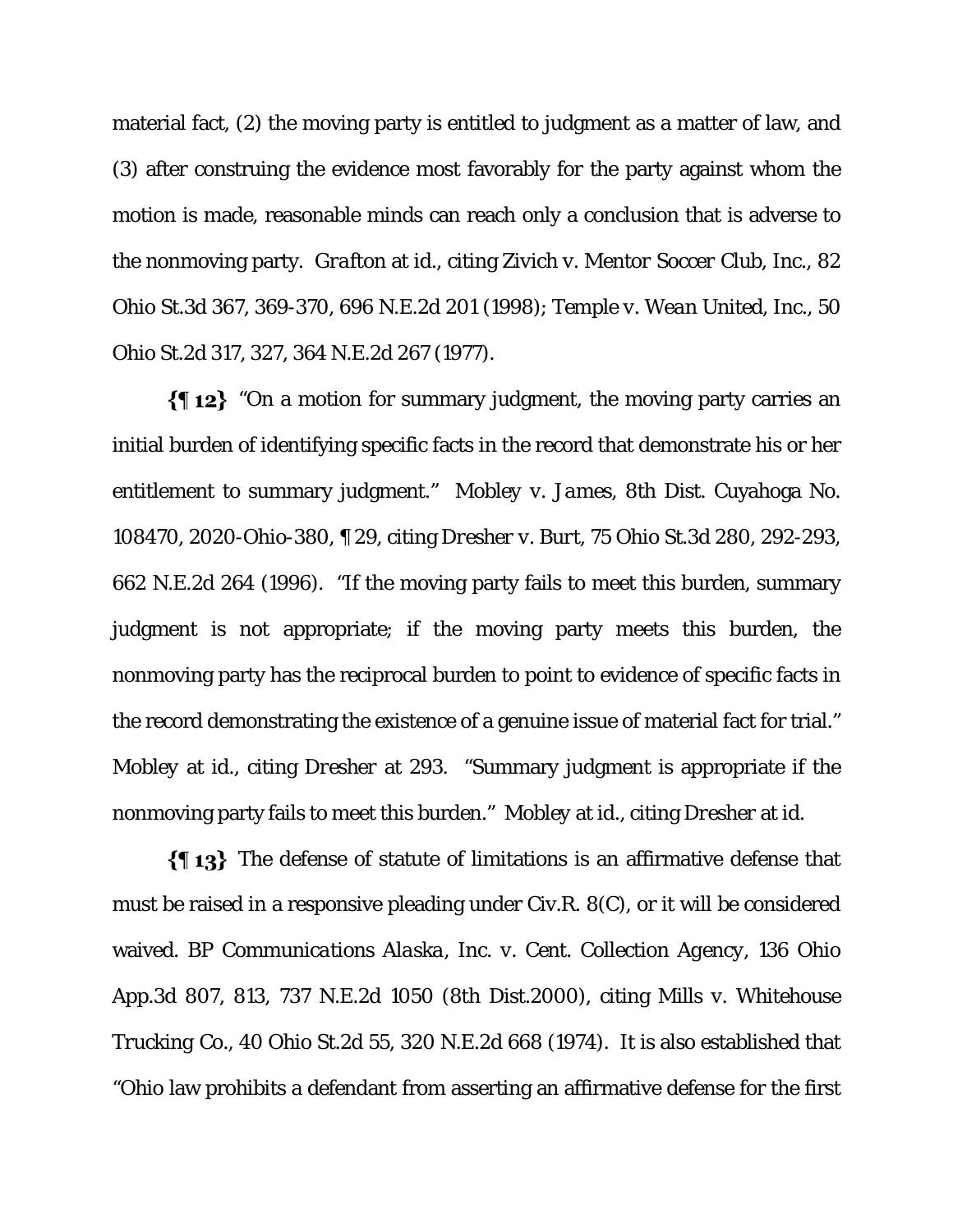time in a motion for summary judgment." *Eulrich v. Weaver Brothers, Inc.*, 165 Ohio App.3d 313, 2005-Ohio-5891, 846 N.E.2d 542, ¶ 12 (3d Dist.), citing *Carmen v. Link*, 119 Ohio App.3d 244, 250, 695 N.E.2d 28 (3d Dist.1997). Here, as mentioned, William raised the defense in his answer and, thus, it was proper ground for his summary judgment motion.

 $\{\{\,\,\,\,\,\}\}$  In his motion for summary judgment, William cited the statutes of limitations under R.C. 2305.07 and 2305.09. R.C. 2305.07 provides that "an action under a contract not in writing, express or implied, or upon a liability created by statute other than a forfeiture or penalty, shall be brought within six years after the cause thereof accrued." R.C. 2305.09 governs the statute of limitations for fraud, which is four years after the cause accrued. A fraud cause of action does not accrue until the plaintiff discovers or should have discovered the fraud. *Investors REIT One v. Jacobs*, 46 Ohio St.3d 176, 546 N.E.2d 206 (1989), paragraph 2(b) of the syllabus.

 $\{\$\mathbf{15}\}\$  Andre contends that he was not aware of what had happened with the estate until 2019. "'The "discovery rule" generally provides that a cause of action accrues for purposes of the governing statute of limitations at the time when the plaintiff discovers or, in the exercise of reasonable care, should have discovered the complained of injury.'" *Cristino v. Bur. of Workers' Comp.*, 2012-Ohio-4420, 977 N.E.2d 742, ¶ 40 (10th Dist.), quoting *Investors REIT One* at ¶ 179. Andre's blanket assertion is insufficient to toll the time, and further, is contradicted by other allegations he made. The probate proceeding has been closed since 1998. By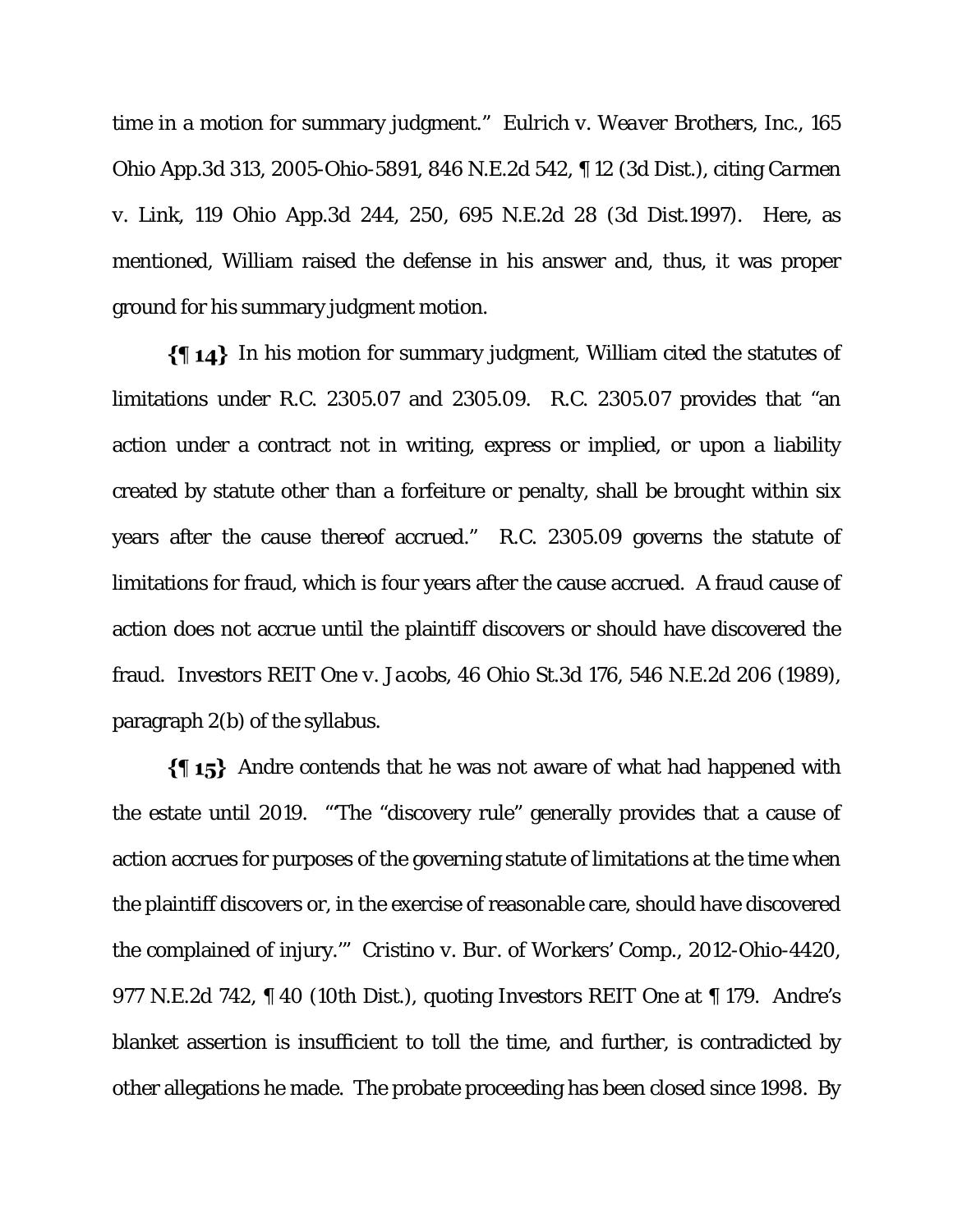Andre's admission, he had been incarcerated for approximately five years while the probate matter was pending. Thus, at the latest, his incarceration ended in 1998. In his complaint, he alleged that as he was "just returning back to society from prison" he "reached out to a number of sources to aid him \* \* \* [but] wasn't fruitful in terms of acquiring help." Complaint, ¶ 9, 10. Even assuming that Andre did not learn of the alleged misconduct until 1998, his complaint was untimely.

Although William only relies on the two above-mentioned statutes of limitations, we note that R.C. 2305.11(A) sets forth a one-year statute of limitations for legal malpractice claims, and R.C. 2305.09(D) sets forth a four-year statute of limitations for a breach of fiduciary duty claim that does not involve malpractice. *Lenard v. Miller*, 8th Dist. Cuyahoga No. 99460, 2013-Ohio-4703, ¶ 37.

 $\{\P\$  17} Therefore, in light of the above, regardless of which statute of limitations the trial court relied on, Andre's complaint was time-barred.

In regard to William's laches defense, we note that, in general, statutes of limitations "protect a party from 'stale' claims." *State ex rel. Nozik v. Mentor*, 11th Dist. Lake No. 2003-L-195, 2004-Ohio-5628, ¶ 8. The "purpose of a statute of limitations is to promote justice by preventing surprise through the revival of claims that parties have declined to pursue until evidence has been lost and memories have faded." *Cavin v. Smith*, 4th Dist. Lawrence No. 01CA5, 2001 Ohio App. LEXIS 3845 (Aug. 24, 2001).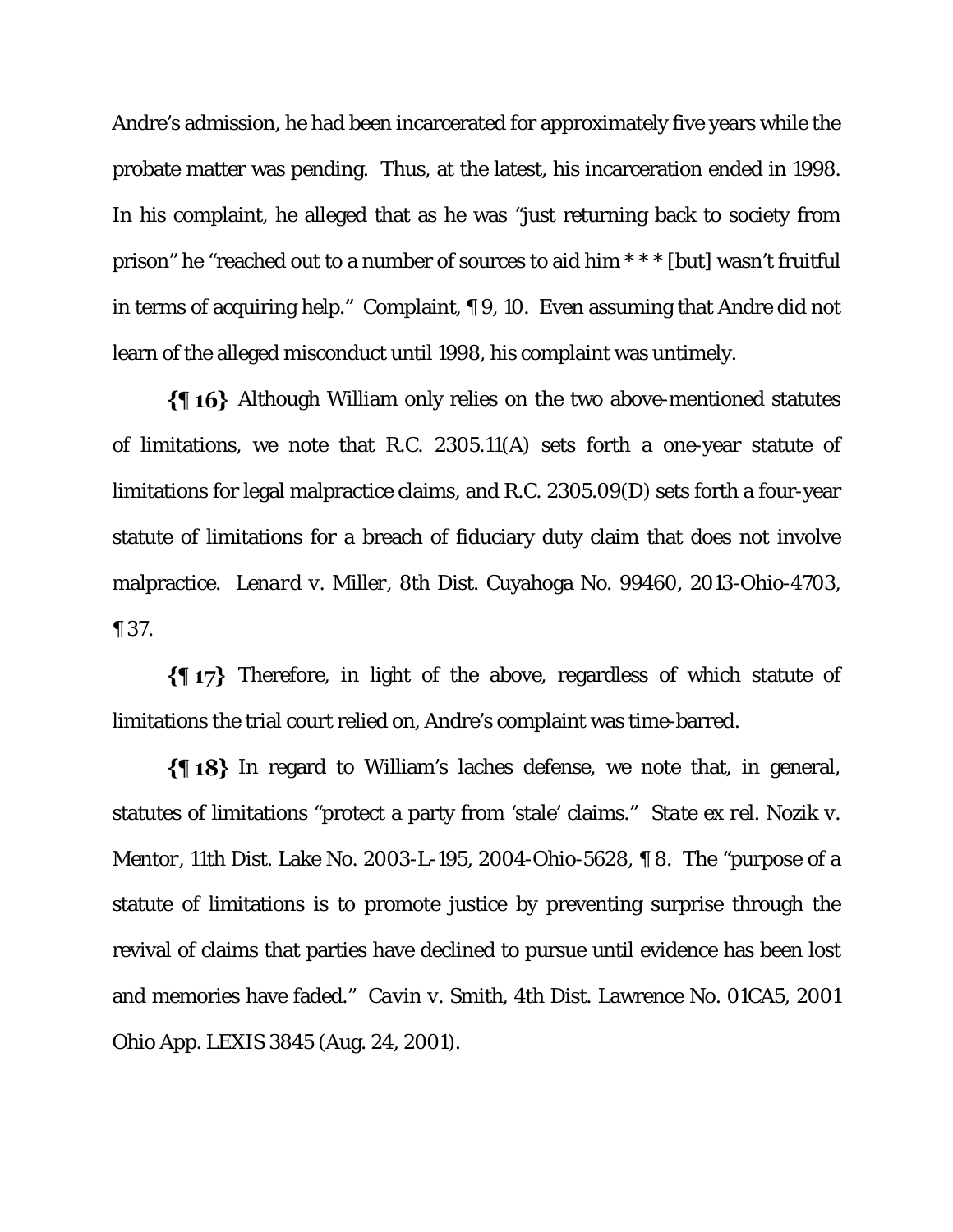$\{\P 19\}$  The affirmative defense of laches recognizes that a claim could be "stale" even though filed within the statute of limitations. *Thirty-Four Corp. v. Sixty-Seven Corp.*, 15 Ohio St.3d 350, 353, 474 N.E.2d 295 (1984). When a claim is brought within the statute of limitations, the doctrine of laches may still bar the claim if "special circumstances" render the delay in enforcing the claim inequitable. *Id.* "'[I]n order to successfully invoke the equitable doctrine of laches it must be shown that the person for whose benefit the doctrine will operate has been materially prejudiced by the delay of the person asserting his claim.'" *Id.* at 354, quoting *Smith v. Smith*, 168 Ohio St. 447, 156 N.E.2d 113 (1959), paragraph three of the syllabus.

Because, as we have determined above, Andre's complaint was barred under any possible statutes of limitations, William's alternative defense of laches was not applicable to this case.

In light of the above, both assignments of error are overruled.

 $\{\P 22\}$  Judgment affirmed.

It is ordered that appellee recover from appellant costs herein taxed.

The court finds there were reasonable grounds for this appeal.

It is ordered that a special mandate be sent to said court to carry this judgment into execution.